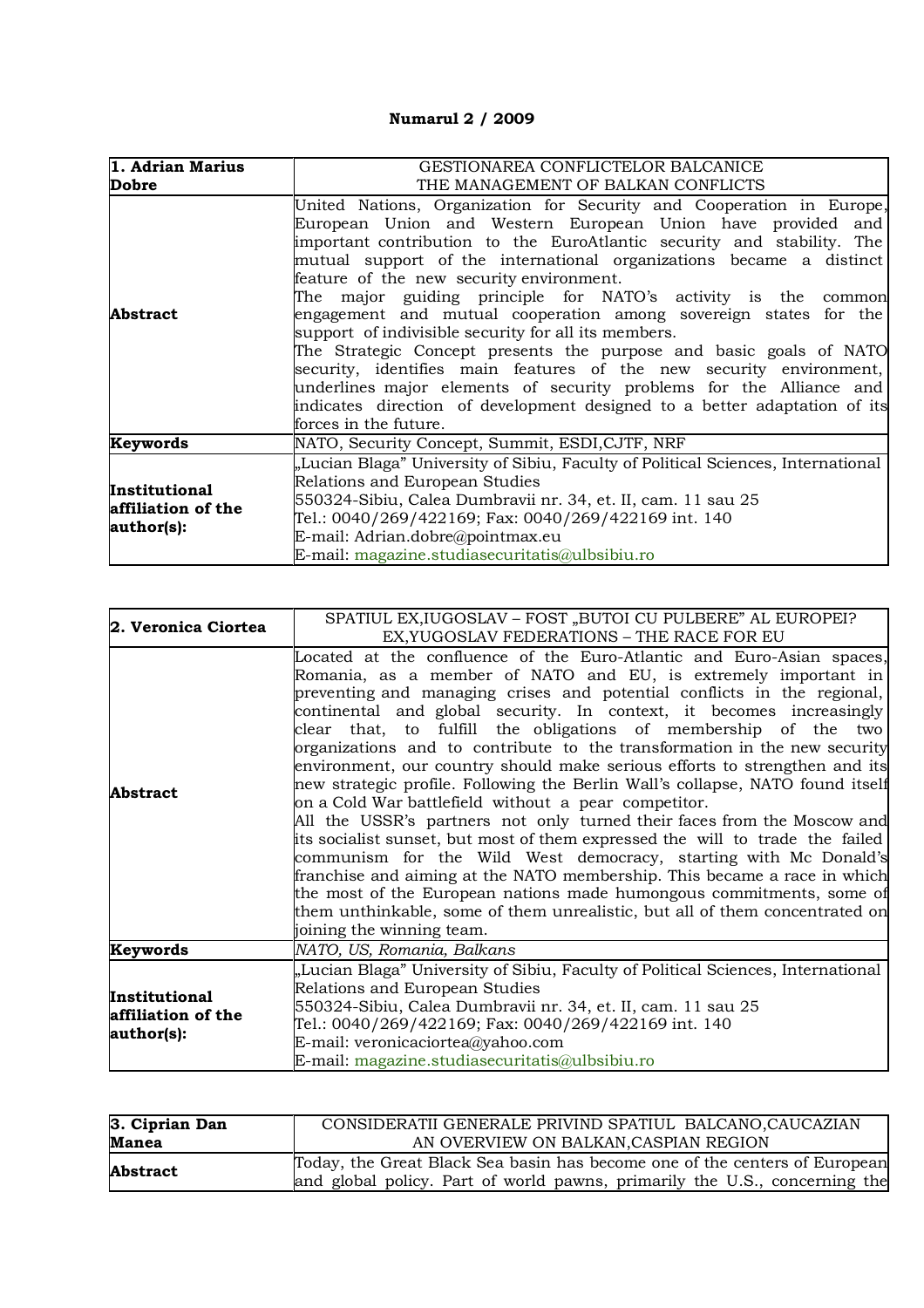|                                                   | region as a "strategic corridor", which opens the path to the districts<br>covered by the crisis stronger, Middle East and constitutuie at the<br>same time a kind of barrier between civilizations.<br>At the regiona level, the realities of the Balkan Peninsula, of the exsoviet<br>block and the Black Sea zone are directly influencing the security<br>environment, characterized by the maintainance of the breeding ground |
|---------------------------------------------------|-------------------------------------------------------------------------------------------------------------------------------------------------------------------------------------------------------------------------------------------------------------------------------------------------------------------------------------------------------------------------------------------------------------------------------------|
|                                                   | of tension and the crises situations which degenerated at the end of the XX<br>century.                                                                                                                                                                                                                                                                                                                                             |
| <b>Keywords</b>                                   | strategic corridor, global warming, threats, risks                                                                                                                                                                                                                                                                                                                                                                                  |
| Institutional<br>affiliation of the<br>author(s): | "Lucian Blaga" University of Sibiu, Faculty of Political Sciences, International<br>Relations and European Studies<br>550324-Sibiu, Calea Dumbravii nr. 34, et. II, cam. 11 sau 25<br>Tel.: 0040/269/422169; Fax: 0040/269/422169 int. 140<br>$E$ -mail: Manea_danciprian@yahoo.com<br>E-mail: magazine.studiasecuritatis@ulbsibiu.ro                                                                                               |

| 4. Catalin Mario                                  | MEDIUL DE SECURITATE BALCANIC                                                                                                                                                                                                                                                                                                                                                                                                                                                                                                                                                                                                                                                                                                                                                                                                                                                                                                                          |
|---------------------------------------------------|--------------------------------------------------------------------------------------------------------------------------------------------------------------------------------------------------------------------------------------------------------------------------------------------------------------------------------------------------------------------------------------------------------------------------------------------------------------------------------------------------------------------------------------------------------------------------------------------------------------------------------------------------------------------------------------------------------------------------------------------------------------------------------------------------------------------------------------------------------------------------------------------------------------------------------------------------------|
| <b>Bogatu</b>                                     | THE SECURITY OF THE BALKAN ZONE                                                                                                                                                                                                                                                                                                                                                                                                                                                                                                                                                                                                                                                                                                                                                                                                                                                                                                                        |
| <b>Abstract</b>                                   | In the Balkan Zone, we assist to processes without a precedent regarding<br>the modernization of some countries: changing their options and<br>orienting them towards the European Community and the EuroAtlantic<br>Zone. In this zone, security aspects overtake the economic ones, which<br>determined the economic gap, the maintainance of latent conflictual<br>situations.<br>European security is part of a wider debate on the future of Europe<br>debate in trying to respond to several schools of thought. The most<br>comprehensive, realism and liberalism are institutional. This debate is not<br>purely academic, as might be thought at first sight.<br>The two schools actually reflects acompetition of perspectives on<br>the future of Europe which takes place in real life politics: between<br>European countries, between Russia and the West and added between the<br>United States and Europe (debate on the war in Iraq). |
| Keywords                                          | Balkan Security, security strategy, strategic stability, Romania                                                                                                                                                                                                                                                                                                                                                                                                                                                                                                                                                                                                                                                                                                                                                                                                                                                                                       |
| Institutional<br>affiliation of the<br>author(s): | "Lucian Blaga" University of Sibiu, Faculty of Political Sciences, International<br>Relations and European Studies<br>550324-Sibiu, Calea Dumbravii nr. 34, et. II, cam. 11 sau 25<br>Tel.: 0040/269/422169; Fax: 0040/269/422169 int. 140<br>E-mail: catalinub@yahoo.co.uk<br>E-mail: magazine.studiasecuritatis@ulbsibiu.ro                                                                                                                                                                                                                                                                                                                                                                                                                                                                                                                                                                                                                          |

| 5. Silvia STOIAN | DE LA BALCANIZARE LA EUROPENIZARE                                                                                                                                                                                                                                                                                                                                                                                                                        |
|------------------|----------------------------------------------------------------------------------------------------------------------------------------------------------------------------------------------------------------------------------------------------------------------------------------------------------------------------------------------------------------------------------------------------------------------------------------------------------|
|                  | FROM BALKANIZATION TO EUROPENIZATION                                                                                                                                                                                                                                                                                                                                                                                                                     |
| <b>Abstract</b>  | The Balkans are important from a geopolitical point of view due to the fact<br>that the region is neighbour with a few imporant zones which form an<br>important geostrategic unity. Solutions on the Balkan crises of the 90s<br>and early 2000 have not led to implementation of a coherent and<br>sustainable peace. Is it possible that the current attempt to restore peace<br>in the Balkans, to become a success, to bring lasting stability in a |
|                  | peaceful and prosperous region, is part of a united Europe?<br>The first "Europenization" of the Balkans was in fact the first<br>Balkanization. And viceversa: the Ottoman Balkanization before the first<br>European Balkanization should be looked at as an early model for the<br>modern europenization of today.                                                                                                                                    |
| Keywords         | Balkans, multiculturalism, nationalism, Kosovo                                                                                                                                                                                                                                                                                                                                                                                                           |
| Institutional    | "Lucian Blaga" University of Sibiu, Faculty of Political Sciences, International                                                                                                                                                                                                                                                                                                                                                                         |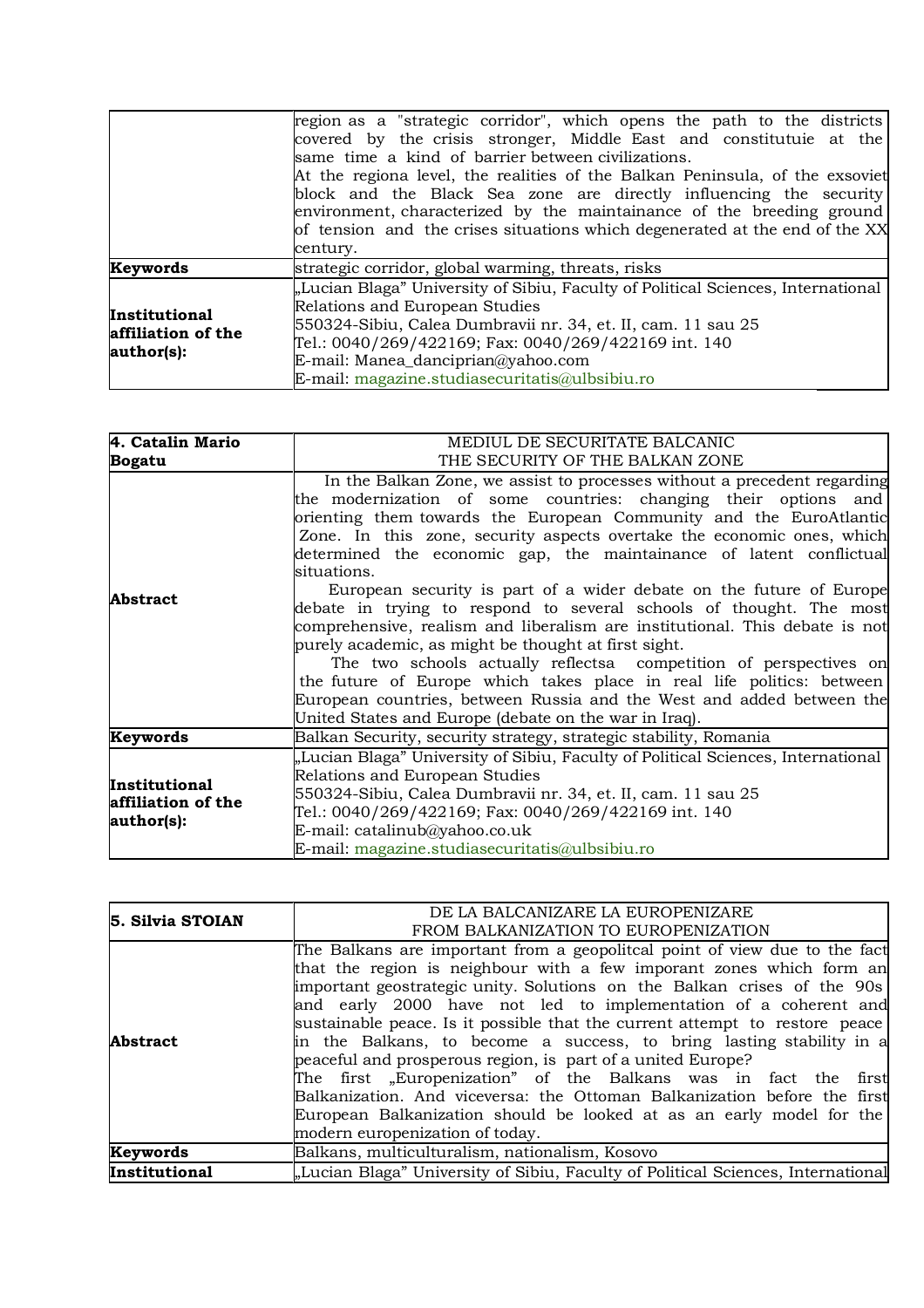| affiliation of the | Relations and European Studies                                      |
|--------------------|---------------------------------------------------------------------|
| author(s):         | 550324-Sibiu, Calea Dumbravii nr. 34, et. II, cam.<br>– 11 sau 25 l |
|                    | Tel.: 0040/269/422169; Fax: 0040/269/422169 int. 140                |
|                    | E-mail: Silvia.stoian@yahoo.com                                     |
|                    | E-mail: magazine.studiasecuritatis@ulbsibiu.ro                      |

| 6. Vlad Iordache                                  | SCHITA A DEZVOLTARILOR ÎN SPATIUL BALCANO, CAUCAZIAN<br>THE FUTURE OF THE BALKAN, CAUCASIAN ZONE                                                                                                                                                                                                                                                                                                                                                                                                                                                                                                                                                                                                                                                                                                                                                                                                                                                                                                                                                                                                                                                                  |
|---------------------------------------------------|-------------------------------------------------------------------------------------------------------------------------------------------------------------------------------------------------------------------------------------------------------------------------------------------------------------------------------------------------------------------------------------------------------------------------------------------------------------------------------------------------------------------------------------------------------------------------------------------------------------------------------------------------------------------------------------------------------------------------------------------------------------------------------------------------------------------------------------------------------------------------------------------------------------------------------------------------------------------------------------------------------------------------------------------------------------------------------------------------------------------------------------------------------------------|
| Abstract                                          | Europe, USA and Canada are facing serious threats to their own security.<br>Both Europe and its northamerican allies are in the situation to cope<br>with the development of international security which is a direct<br>consequence of the growth of extremism and the menaces associated with<br>the proliferation of weapons of mass destruction.<br>The implication of Romania in the EuroAtlantic structure is a fudamental<br>objective of its foreign policy and the implication in the new context gave<br>Romania the possibility to put to good use the experience and the expertise<br>accumulated following its participation in the Partnership for Peace and in<br>the EuroAtlantic Partnership Coucil, in order to constantly improve the<br>level of interoperability with the Alliance structures. In case the national<br>interests of Romania shall be threatened or the security of the allies<br>states is affected, inclusively by the appearance of conflicts between<br>states, the Army must be prepared to proceed both against the<br>conventional threats and also against asymmetrical ones, idependently or<br>inside the Alliance. |
| Keywords                                          | NATO, Romania, threats, risks, Balcans, Caucasus                                                                                                                                                                                                                                                                                                                                                                                                                                                                                                                                                                                                                                                                                                                                                                                                                                                                                                                                                                                                                                                                                                                  |
| Institutional<br>affiliation of the<br>author(s): | "Lucian Blaga" University of Sibiu, Faculty of Political Sciences, International<br>Relations and European Studies<br>550324-Sibiu, Calea Dumbravii nr. 34, et. II, cam. 11 sau 25<br>Tel.: 0040/269/422169; Fax: 0040/269/422169 int. 140<br>E-mail: vlad.jordache@yahoo.com<br>E-mail: magazine.studiasecuritatis@ulbsibiu.ro                                                                                                                                                                                                                                                                                                                                                                                                                                                                                                                                                                                                                                                                                                                                                                                                                                   |

| 7. Laurentiu Iordachel                            | DEMERSURILE DIPLOMATICE PENTRU STABILIREA<br>STATUTULUI PROVINCIEI KOSOVO<br>DIPLOMATIC STEPS FOR KOSOVO                                                                                                                                                                                                                                                                                                                                                                                                                                                                                                                                                                                                                                                                                            |
|---------------------------------------------------|-----------------------------------------------------------------------------------------------------------------------------------------------------------------------------------------------------------------------------------------------------------------------------------------------------------------------------------------------------------------------------------------------------------------------------------------------------------------------------------------------------------------------------------------------------------------------------------------------------------------------------------------------------------------------------------------------------------------------------------------------------------------------------------------------------|
| <b>Abstract</b>                                   | NATO-EU relations cover a wide range of issues of common interest<br>regarding security, defense and crisis management, including the fight<br>against terrorism, the development of military capabilities that are<br>consistent and mutually reinforcing, and civil emergency planning.<br>Romania's geostrategic position is still an asset in promoting political<br>stability and commitment of these areas, developing cooperation intraand<br>inter in counter risks to the global and continental security, in line with the<br>approaches of international organizations (particularly NATO, EU, OSCE).<br>Both the geostrategic position, and the fundamental elements of<br>security policy, the role of Romania as individual player and member<br>of NATO is both regional and global. |
| Keywords                                          | NATO, Kosovo, Romania, EU                                                                                                                                                                                                                                                                                                                                                                                                                                                                                                                                                                                                                                                                                                                                                                           |
| Institutional<br>affiliation of the<br>author(s): | "Lucian Blaga" University of Sibiu, Faculty of Political Sciences, International<br>Relations and European Studies<br>550324-Sibiu, Calea Dumbravii nr. 34, et. II, cam. 11 sau 25<br>Tel.: 0040/269/422169; Fax: 0040/269/422169 int. 140<br>E-mail: ingrid.iordache@yahoo.com<br>E-mail: magazine.studiasecuritatis@ulbsibiu.ro                                                                                                                                                                                                                                                                                                                                                                                                                                                                   |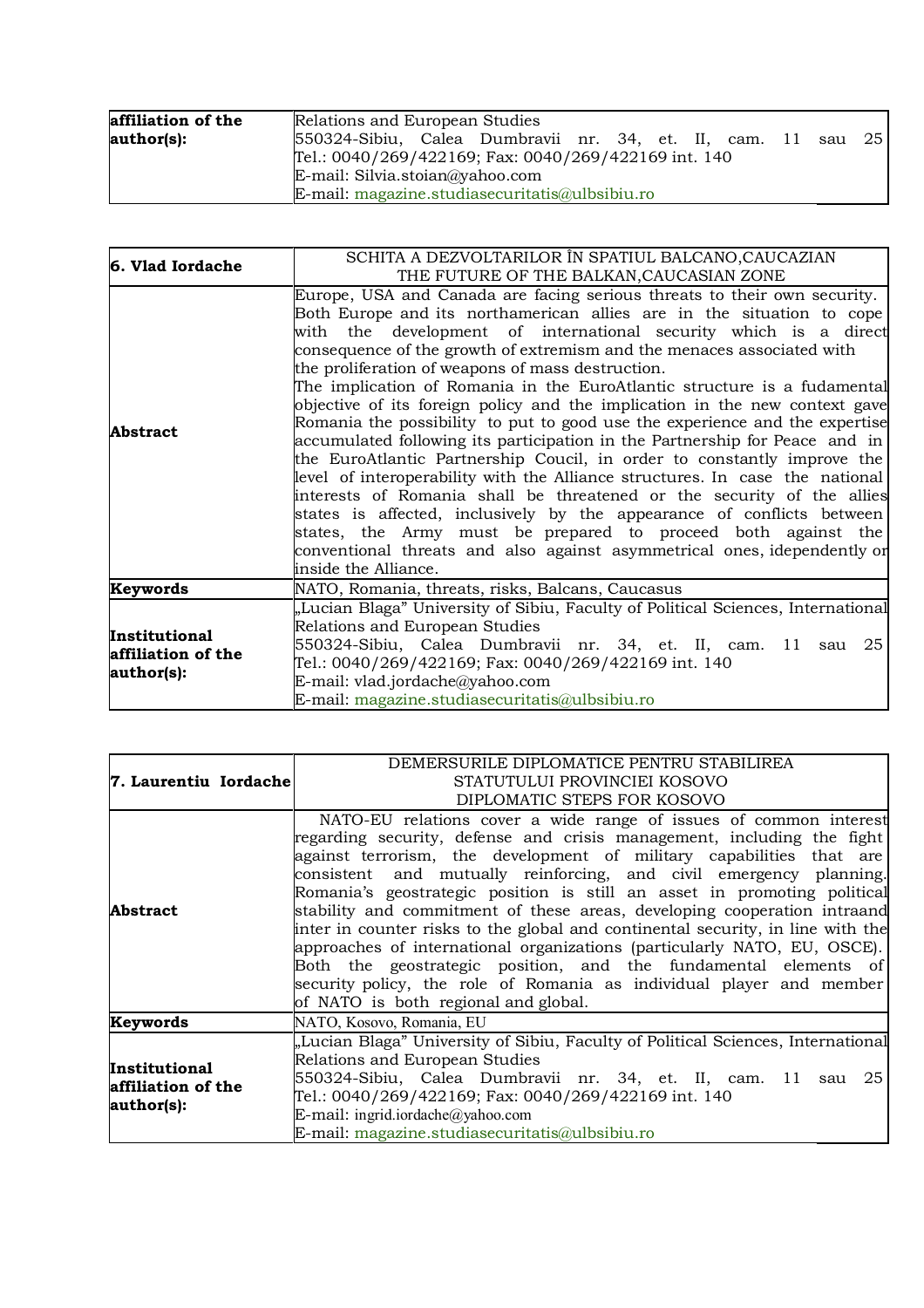| 8. Silvestru Ila                 | RELATIILE DIN ARMENIA SI AZERBAIJAN                                              |
|----------------------------------|----------------------------------------------------------------------------------|
|                                  | THE RELATIONS ARMENIA, AZERBAIJAN                                                |
|                                  | The current pace of operations creates a crisislike environment in which the     |
|                                  | urgent crowds out the important. For several years, NATO's political             |
|                                  | and military leaders have had literally no time for strategic discussion or      |
|                                  | planning. As a consequence, NATO is not investing in its future by doing the     |
|                                  | careful bricklaying that is required to sustain a multinational alliance.        |
| <b>Abstract</b>                  | Allied leaders have continued to base commitments<br>on<br>past                  |
|                                  | understandings but now need to renew the effort to reach a joint                 |
|                                  | threat assessment, set allied expectations for behavior, and prepare             |
|                                  | militarily for future scenarios. The U.S. will need to do is engage the          |
|                                  | allies in a rigorous conversation about the broader security challenges they     |
|                                  | face, both collectively and individually. The "A" list includes managing         |
|                                  | Russia in a fashion that neither coddles nor isolates it.                        |
| Keywords                         | US, Rusia Federation, NagornoKaraback, peace agreement                           |
|                                  | "Lucian Blaga" University of Sibiu, Faculty of Political Sciences, International |
| <b>Institutional</b>             | Relations and European Studies                                                   |
| affiliation of the<br>author(s): | 550324-Sibiu, Calea Dumbravii nr. 34, et. II, cam. 11 sau 25                     |
|                                  | Tel.: 0040/269/422169; Fax: 0040/269/422169 int. 140                             |
|                                  | E-mail: silvesterilas@yahoo.com                                                  |
|                                  | E-mail: magazine.studiasecuritatis@ulbsibiu.ro                                   |

| 9. Marius Ralea                                   | OPTIUNILE SI PERSPECTIVELE UCRAINEI<br>THE OPTIONS FOR UKRAINE                                                                                                                                                                                                                                                                                                                                                                                                                                                                                       |
|---------------------------------------------------|------------------------------------------------------------------------------------------------------------------------------------------------------------------------------------------------------------------------------------------------------------------------------------------------------------------------------------------------------------------------------------------------------------------------------------------------------------------------------------------------------------------------------------------------------|
| <b>Abstract</b>                                   | The ease of access to these resources involves transportation, and<br>theincident of the last winter between Russia and Ukraine showed<br>once more that one cannot rely on the Russian and Ukrainian<br>pipelines as the sole means to convey fuels from the east to Central<br>Europe.<br>The situation in Ukraine is also volatile and can become<br>worst<br>ifsomething happen in the Republic of Moldova. Russia risks the collapse of<br>her political regime if she fails to improve her image of superpower at the eyes<br>of her citizens. |
| Keywords                                          | NATO, Ukraine, Bucharest NATO Summit, enlargement                                                                                                                                                                                                                                                                                                                                                                                                                                                                                                    |
| Institutional<br>affiliation of the<br>author(s): | "Nicolae Balcescu" Land Forces Academy<br>str. Revolutiei nr. 3-5, Sibiu, RO, 550170<br>Tel: +40-269-432990<br>Fax: +40-269-215554<br>Email: office@armyacademy.ro                                                                                                                                                                                                                                                                                                                                                                                   |

| 10. Cornel Matei | REPUBLICA MOLDOVA LA RASCRUCE DE DRUMURI<br>THE MOLDOVA REPUBLIC AT THE CROSSROADS                                                                                                                                                                                                                                                                                                                                                                                                                                                                                                                                                                                                                                                                                     |
|------------------|------------------------------------------------------------------------------------------------------------------------------------------------------------------------------------------------------------------------------------------------------------------------------------------------------------------------------------------------------------------------------------------------------------------------------------------------------------------------------------------------------------------------------------------------------------------------------------------------------------------------------------------------------------------------------------------------------------------------------------------------------------------------|
| <b>Abstract</b>  | Right now, the relations of Moldova with the EU are focusing on three key<br>issues: the development of EU policy for the enlarged Europe –<br>Neighborhood "efforts of Moldova to be accepted in the Stabilization<br>and Association Process and the EU's role in regulating Transdnistria<br>However, the following text is trying to address some ideas that can<br>contribute to bring closer EUMoldova in the context of the "enlarged<br>Europe" and the Transdnistrian regulatory process.<br>Right now, Moldova is not attractive for the transnistrians, but its<br>inclusion in the SAP and the preferencial access to the EU market shall<br>favorize in Tranistria the types of internal processes that might facilitate the<br>reintegration of Moldova. |
| Keywords         | Wider Europe, Association, Moldova, Transnistria                                                                                                                                                                                                                                                                                                                                                                                                                                                                                                                                                                                                                                                                                                                       |
| Institutional    | "Lucian Blaga" University of Sibiu, Faculty of Political Sciences, International                                                                                                                                                                                                                                                                                                                                                                                                                                                                                                                                                                                                                                                                                       |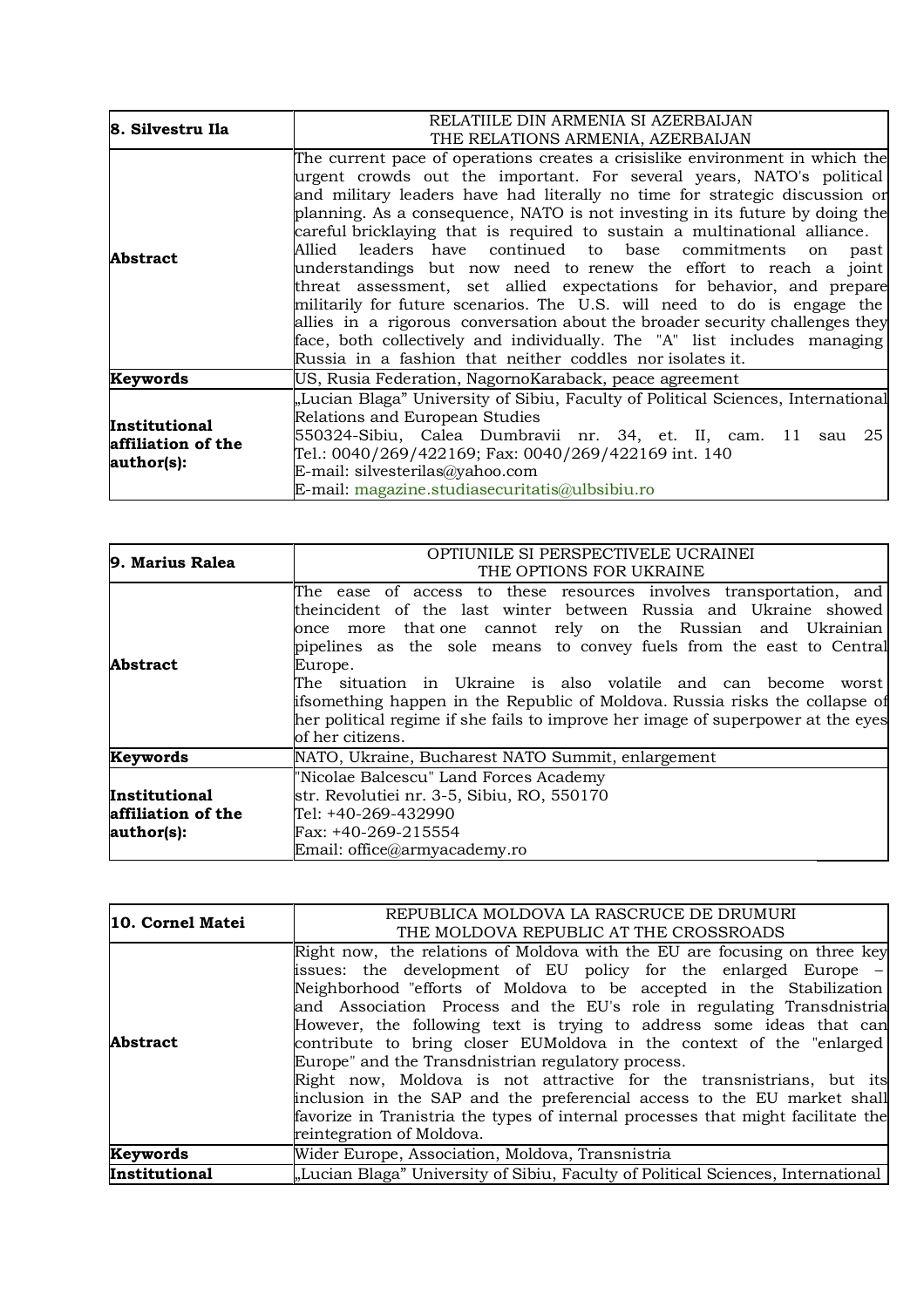| affiliation of the<br>author(s): | Relations and European Studies<br>550324-Sibiu, Calea Dumbravii nr. 34, et. II, cam. 11 sau 25 |
|----------------------------------|------------------------------------------------------------------------------------------------|
|                                  | Tel.: 0040/269/422169; Fax: 0040/269/422169 int. 140                                           |
|                                  | E-mail: mateyykornell@yahoo.com                                                                |
|                                  | E-mail: magazine.studiasecuritatis@ulbsibiu.ro                                                 |

| 11. Elena Lupa                                           | CORDONATE ALE SECURITATII BALCANO CAUCAZIANA                                     |
|----------------------------------------------------------|----------------------------------------------------------------------------------|
|                                                          | THE OBJECTIVE FOR THE SECURITY OF BALKANS CAUCASUS ZONE                          |
|                                                          | In the context of the present multilateral framework of security, the present    |
|                                                          | strategy is based primarily on the following pillars: the quality of member      |
|                                                          | state of NATO, intergration in the EU and the consolidation of the strategic     |
|                                                          | partnership. Romania considers that an important role in assuring zonal and      |
| <b>Abstract</b>                                          | regional peace and international security is found within the framework          |
|                                                          | of the UN, the OSCE and the structures of regional cooperation with              |
|                                                          | other centres of global power, with states and organizations that have           |
|                                                          | a significant weight in the security of different regions of the world.          |
|                                                          | Now that Romania belongs to the European Community and Euro                      |
|                                                          | Atlantic Zone, it reaffirms through its national security the                    |
|                                                          | contribution to the international and regional security, country with a          |
|                                                          | dinstinct strategic profil in the framework of NATO and EU.                      |
| Keywords                                                 | NATO, România, regional stability, security                                      |
| <b>Institutional</b><br>affiliation of the<br>author(s): | "Lucian Blaga" University of Sibiu, Faculty of Political Sciences, International |
|                                                          | Relations and European Studies                                                   |
|                                                          | 550324-Sibiu, Calea Dumbravii nr. 34, et. II, cam. 11 sau 25                     |
|                                                          | Tel.: 0040/269/422169; Fax: 0040/269/422169 int. 140                             |
|                                                          | E-mail: mateyykornell@yahoo.com                                                  |
|                                                          | $E$ -mail: magazine.studiasecuritatis@ulbsibiu.ro                                |

|                                                   | VALOAREA GEOSTRATEGICA SO GEOPOLITICA A ROMÂNIEI                                                                                                                                                                                                                                                                                                                                                                                                                                                                                                                                                                                                                                                                                                                                                                                                                                                          |
|---------------------------------------------------|-----------------------------------------------------------------------------------------------------------------------------------------------------------------------------------------------------------------------------------------------------------------------------------------------------------------------------------------------------------------------------------------------------------------------------------------------------------------------------------------------------------------------------------------------------------------------------------------------------------------------------------------------------------------------------------------------------------------------------------------------------------------------------------------------------------------------------------------------------------------------------------------------------------|
| 12. Sorin Horchidan                               | THE GEOSTRATEGIC POSITION AND THE GEOPOLITIC VALUE OF                                                                                                                                                                                                                                                                                                                                                                                                                                                                                                                                                                                                                                                                                                                                                                                                                                                     |
|                                                   | <b>ROMANIA</b>                                                                                                                                                                                                                                                                                                                                                                                                                                                                                                                                                                                                                                                                                                                                                                                                                                                                                            |
| <b>Abstract</b>                                   | The Geostrategic position of Romania is an important strategy in the North<br>Atlantic Alliance. Situated at NATO and EU frontier, Romania has a a<br>lot to offer to its neighbours from SouthEast Europe and Black Sea area.<br>Romania becomes a NATO member after the meeting of the North Atlantic on<br>2 April 2004 in Brussels and as a result of substantial efforts made<br>by the political leadership of the country since 1990.<br>Efforts made to meet the conditions for accession were on different<br>politicalmilitary plans, diplomatic, reforming domestic institutions,<br>particularly military institution, ooperation in joint training programs and<br>training support campaign events in Kosovo and NATO intervention<br>associated area and he troops to military action of the Alliance. Geostrategic<br>position of Romania is an important strategy in the North Atlantic. |
| Keywords                                          | Geostrategic position, energy, România, NATO                                                                                                                                                                                                                                                                                                                                                                                                                                                                                                                                                                                                                                                                                                                                                                                                                                                              |
| Institutional<br>affiliation of the<br>author(s): | "Lucian Blaga" University of Sibiu, Faculty of Political Sciences, International<br>Relations and European Studies<br>550324-Sibiu, Calea Dumbravii nr. 34, et. II, cam. 11 sau 25<br>Tel.: 0040/269/422169; Fax: 0040/269/422169 int. 140<br>E-mail: horghi67@yahoo.com<br>E-mail: magazine.studiasecuritatis@ulbsibiu.ro                                                                                                                                                                                                                                                                                                                                                                                                                                                                                                                                                                                |

| 13. Mihai Marcel Neag | O CARACTERIZARE GENERALA A CAUCAZULUI DE SUD |
|-----------------------|----------------------------------------------|
|                       | PERSPECTIVES ON THE SOUTH CAUCASUS           |